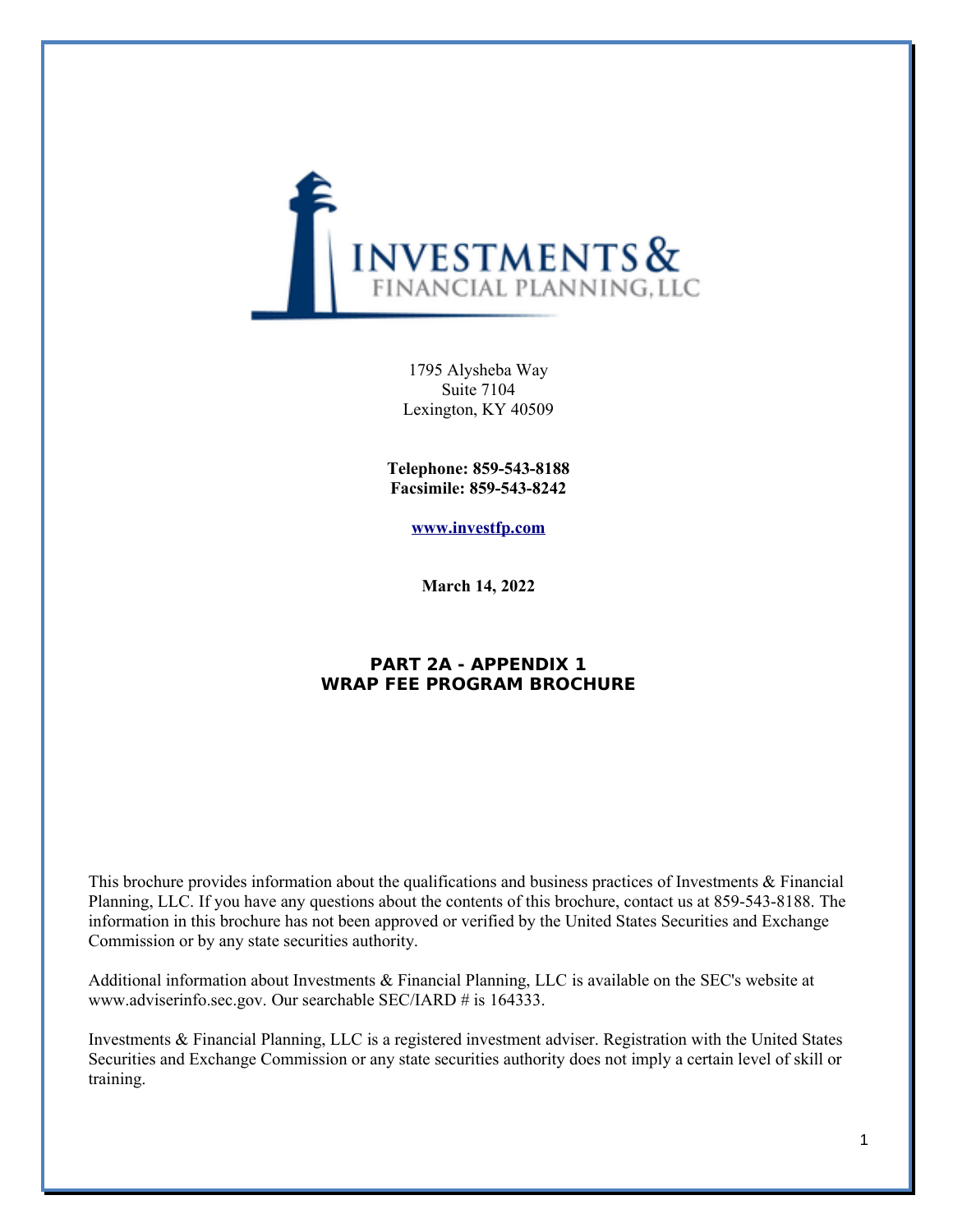## **Item 2 Summary of Material Changes**

Form ADV Part 2 requires registered investment advisers to amend their brochure when information becomes materially inaccurate. If there are any material changes to an adviser's disclosure brochure, the adviser is required to notify you and provide you with a description of the material changes. Currently, our Brochure maybe requested by contacting David B. Short, Chief Compliance Officer at (859)543-8188.

Since the filing of our last annual updating amendment, dated March 11, 2021, we have the following material change to report:

- Persons providing investment advice on behalf of our firm are no longer associated with Securities America, Inc. All references to individuals working in an registered representative capacity have been removed from this Brochure along with the related conflicts of interest.
- Under the *Services, Fees, and Compensation* section, we have added the following disclosure to address the changing business practices of the broker-dealer/custodian(s) that we use, "Current business practices of the broker-dealer/custodian(s) we use has led to the reduction or elimination of many transaction charges (commissions). Therefore, our commission costs for trading in certain types of securities within the wrap fee program have been reduced or eliminated which means we retain a larger portion of the advisory fee we charge you, depending on the types of securities transacted in your account. This presents a conflict of interest as we have not reduced our fees to you in conjunction with these savings. We have no way of predicting how the custodian will assess transaction costs in the future, and trading costs may be higher or lower. We believe our wrap fee is fair and reasonable based on the services we provide and the advice we deliver."
- Under the *Additional Information* section, we have added the following disclosure to address the DOL's new fiduciary rule PTE 2020-02:

## **Rollover Recommendations**

Effective December 20, 2021 (or such later date as the US Department of Labor ("DOL") Field Assistance Bulletin 2018-02 ceases to be in effect), for purposes of complying with the DOL's Prohibited Transaction Exemption 2020-02 ("PTE 2020-02") where applicable, we are providing the following acknowledgment to you. When we provide investment advice to you regarding your retirement plan account or individual retirement account, we are fiduciaries within the meaning of Title I of the Employee Retirement Income Security Act and/or the Internal Revenue Code, as applicable, which are laws governing retirement accounts. The way we make money creates some conflicts with your interests, so we operate under a special rule that requires us to act in your best interest and not put our interest ahead of yours. Under this special rule's provisions, we must:

- Meet a professional standard of care when making investment recommendations (give prudent advice);
- Never put our financial interests ahead of yours when making recommendations (give loyal advice);
- Avoid misleading statements about conflicts of interest, fees, and investments;
- Follow policies and procedures designed to ensure that we give advice that is in your best interest;
- Charge no more than is reasonable for our services; and
- Give you basic information about conflicts of interest.

We benefit financially from the rollover of your assets from a retirement account to an account that we manage or provide investment advice, because the assets increase our assets under management and, in turn, our advisory fees. As a fiduciary, we only recommend a rollover when we believe it is in your best interest.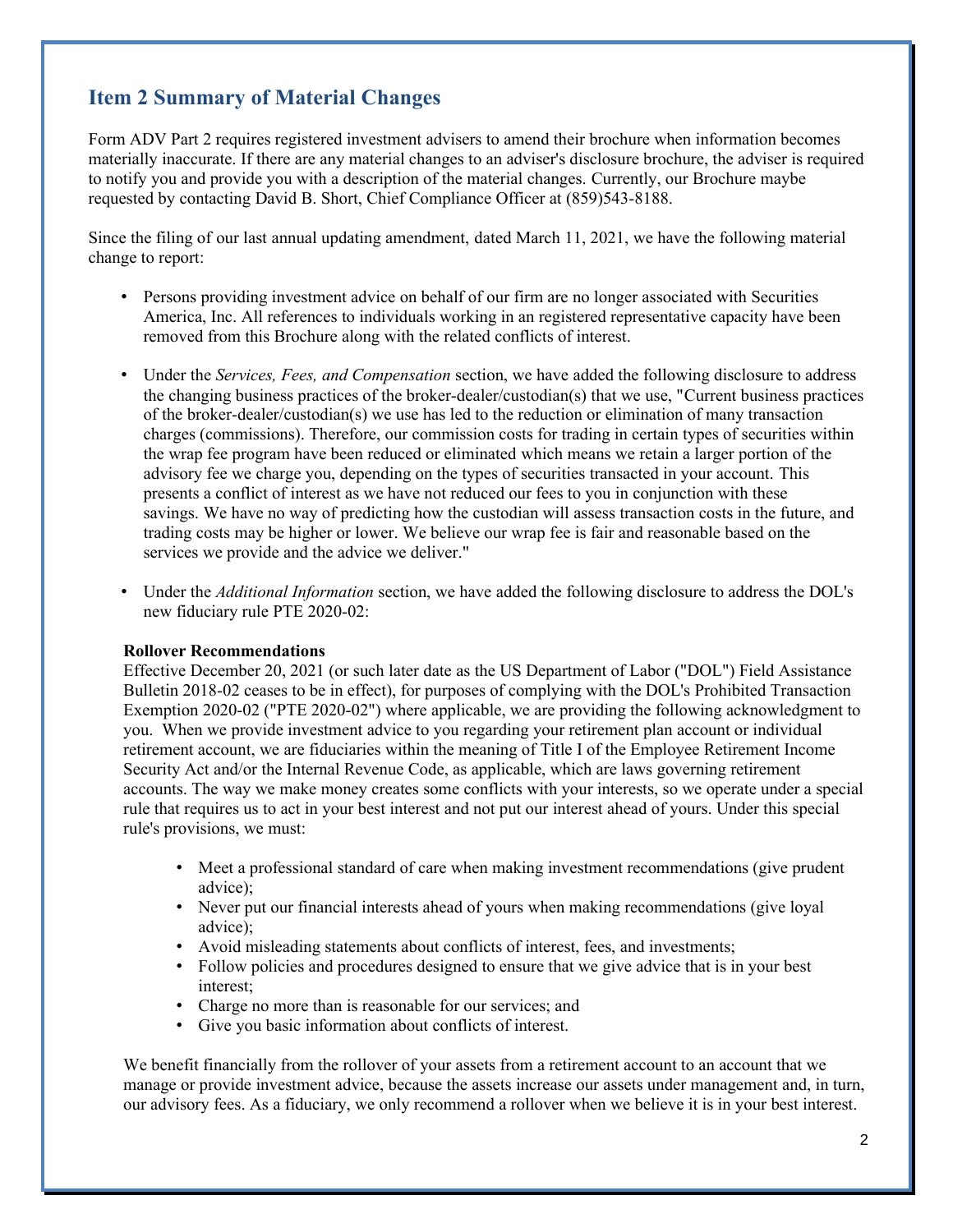# **Item 3 Table of Contents**

| Item 1 Cover Page                                        | Page 1  |
|----------------------------------------------------------|---------|
| Item 2 Summary of Material Changes                       | Page 2  |
| Item 3 Table of Contents                                 | Page 3  |
| Item 4 Services, Fees, and Compensation                  | Page 4  |
| Item 5 Account Requirements and Types of Clients         | Page 8  |
| Item 6 Portfolio Manager Selection and Evaluation        | Page 9  |
| Item 7 Client Information Provided to Portfolio Managers | Page 12 |
| Item 8 Client Contact with Portfolio Managers            | Page 12 |
| Item 9 Additional Information                            | Page 12 |
| Item 10 Requirements for State-Registered Advisers       | Page 16 |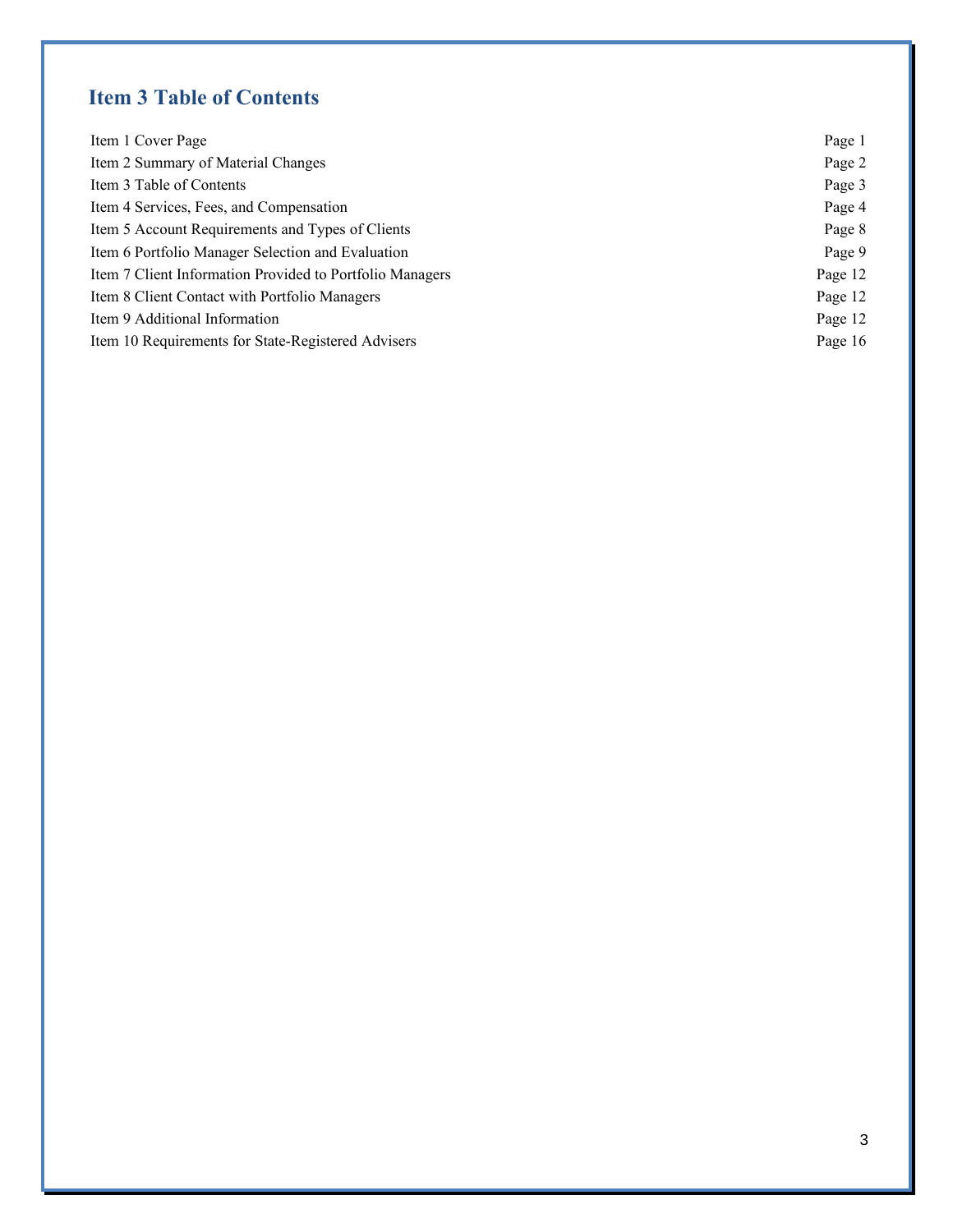## **Item 4 Services, Fees, and Compensation**

#### **Description of Firm**

Investments & Financial Planning, LLC is a registered investment adviser based in Lexington, Kentucky. We are organized as a limited liability company ("LLC") under the laws of the State of Kentucky. We have been providing investment advisory services since June 28, 2012. We are owned by David Short and J. Eric Mullins.

The following paragraphs describe our services and fees. Refer to the description of each investment advisory service listed below for information on how we tailor our advisory services to your individual needs. As used in this brochure, the words "we," "our," and "us" refer to Investments & Financial Planning, LLC and the words "you," "your," and "client" refer to you as either a client or prospective client of our firm. Also, you may see the term Associated Person in this brochure. Our Associated Persons are our firm's officers, employees, and all individuals providing investment advice on behalf of our firm.

We offer portfolio management services through a wrap-fee program ("Program") as described in this wrap fee program brochure to prospective and existing clients. We are the sponsor and investment adviser for the Program. A wrap-fee program is a type of investment program that provides clients with asset management and brokerage services for one all-inclusive fee. If you participate in our wrap fee program, you will pay our firm a single fee, which includes money management fees, certain transaction costs, and custodial costs. You are not charged separate fees for the respective components of the total services. We receive a portion of the wrap fee for our services. The overall cost you will incur if you participate in our wrap fee program may be higher or lower than you might incur by separately purchasing the types of securities available in the Program.

Prior to becoming a client under the Program, you will be required to enter into a separate written agreement with us that sets forth the terms and conditions of the engagement and describes the scope of the services to be provided, and the fees to be paid.

#### **Client Investment Process**

We offer discretionary portfolio management services. Our investment advice is tailored to meet our clients' needs and investment objectives. We will meet with you to determine your investment objectives, risk tolerance, and other relevant information at the beginning of our advisory relationship. Our primary approach is to use allocations strategies aimed at reducing risk and increasing performance. Since our investment strategies and advice are based on each client's specific financial situation, the investment advice we provide to you may be different or conflicting with the advice we give to other clients regarding the same security or investment.

In order to participate in our discretionary portfolio management services, we require you to grant us discretionary authority to manage your account. Subject to a grant of discretionary authorization, we have the authority and responsibility to formulate investment strategies on your behalf. Discretionary authorization will allow us to determine the specific securities, and the amount of securities, to be purchased or sold for your account without obtaining your approval prior to each transaction. We will also have discretion over the broker or dealer to be used for securities transactions and over the commission rates to be paid. Discretionary authority is typically granted by the investment advisory agreement you sign with our firm, a power of attorney, or trading authorization forms.

As part of this Program, we may invest your assets according to one or more model portfolios developed by our firm. These models are designed for investors with varying degrees of risk tolerance ranging from a more aggressive investment strategy to a more conservative investment approach. Our models may be customized, in limited circumstances, to allow client restrictions on the specific holdings, allocations within the model, or types of securities that can be purchased. We request that all restrictions or guidelines be provided in writing and are subject to our approval. Once we construct an investment portfolio for you, or select a model portfolio, we will monitor your portfolio's performance and re-balance your investments as required by changes in market conditions and in your financial circumstances.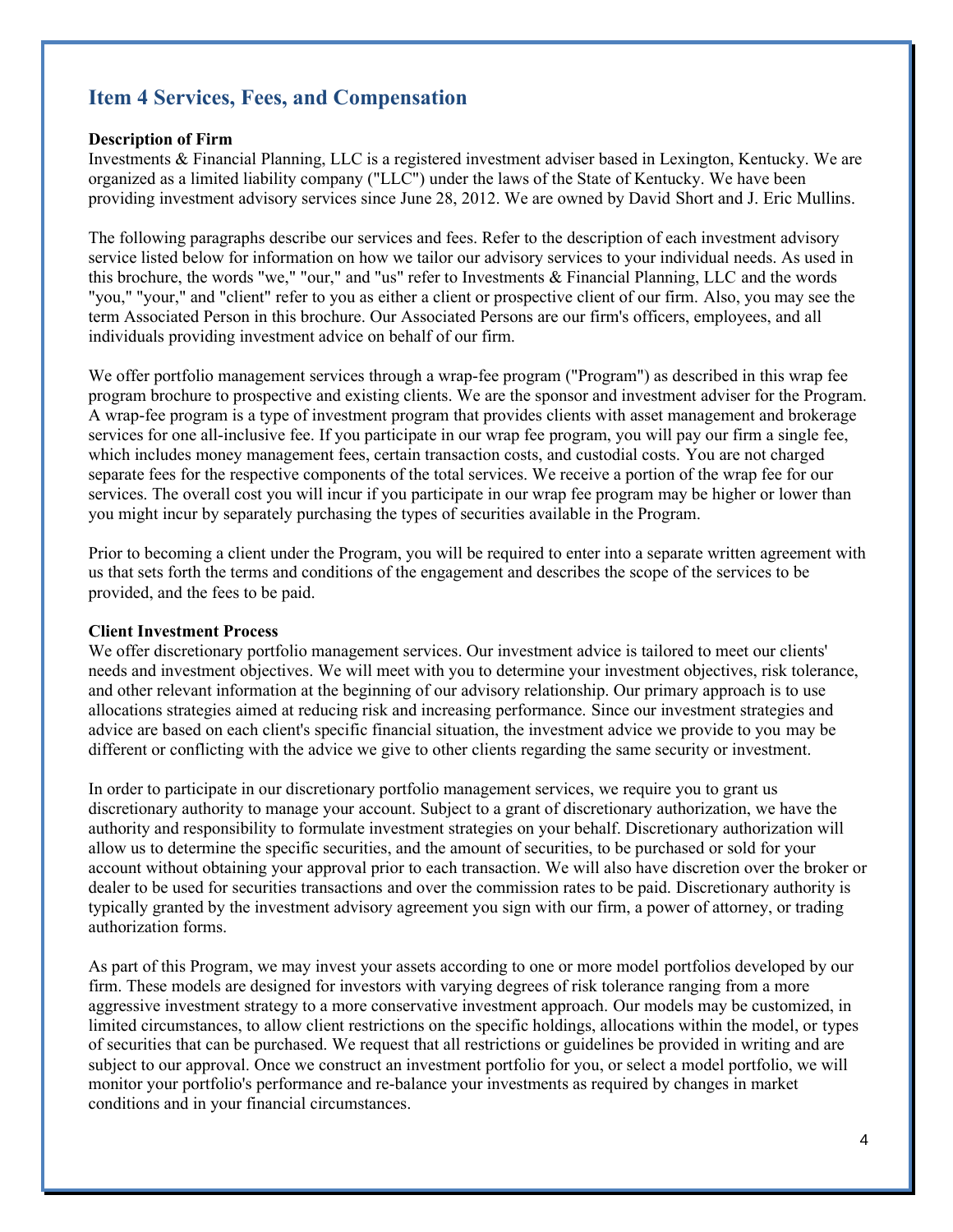#### **Changes in Your Financial Circumstances**

In providing the contracted services, we are not required to verify any information we receive from you or from your other professionals (e.g., attorney, accountant, etc.) and we are expressly authorized to rely on the information you provide. Furthermore, unless you indicate to the contrary, we shall assume that there are no restrictions on our services, other than to manage your account in accordance with your designated investment objectives, risk tolerance, and time horizon (collectively, "investment parameters"). It is your responsibility to promptly notify us if there are ever any changes in your financial situation or investment parameters for the purpose of reviewing, evaluating, and/or revising our previous recommendations and services.

### **The Program Fee**

We charge an annual "wrap-fee" for participation in the Program depending upon the market value of your assets under our management. You are not charged separate fees for the different components of the services provided by the Program. Our firm pays all trade expenses of trades placed on your behalf. Our Program fee includes the fee we pay to any portfolio manager for their management of your account and transaction or execution costs. Assets in each of your account(s) are included in the fee assessment unless specifically identified in writing for exclusion. In special circumstances, and in our sole discretion, we may negotiate a lesser management fee based upon certain criteria (i.e., anticipated future earning capacity, dollar amount of assets to be managed, related accounts, account composition, pre-existing client relationship, account retention, etc.).

#### **The Portfolio Management Fee**

Our fee for portfolio management services is based on a percentage of the assets in your account and is set forth in the following annual fee schedule:

| <b>Assets Under Management</b> | <b>Annual Fee</b> |
|--------------------------------|-------------------|
| \$0 to \$500,000               | $1.50\%$          |
| \$500,001 to \$1,000,000       | 1.20%             |
| \$1,000,001 to \$1,500,000     | $1.00\%$          |
| \$1,500,001 to \$2,000,000     | $0.80\%$          |
| Over \$2,000,000               | $0.70\%$          |

Our annual portfolio management fee is billed and payable monthly in advance, based on the previous month's average daily balance.

If the portfolio management agreement is executed at any time other than the first day of a calendar month, our fees will apply on a pro-rata basis, which means that the advisory fee is payable in proportion to the number of days in the quarter for which you are a client. Our advisory fee is negotiable, depending on individual client circumstances.

As a client, you should be aware that the wrap fee charged by our firm may be higher (or lower) than those charged by others in the industry, and that it may be possible to obtain the same or similar services from other firms at lower (or higher) rates. A client may be able to obtain some or all of the types of services available through our firm's wrap fee program on an individual basis through other firms and, depending on the circumstances, the aggregate of any separately paid fees may be lower or higher than the annual fees shown above.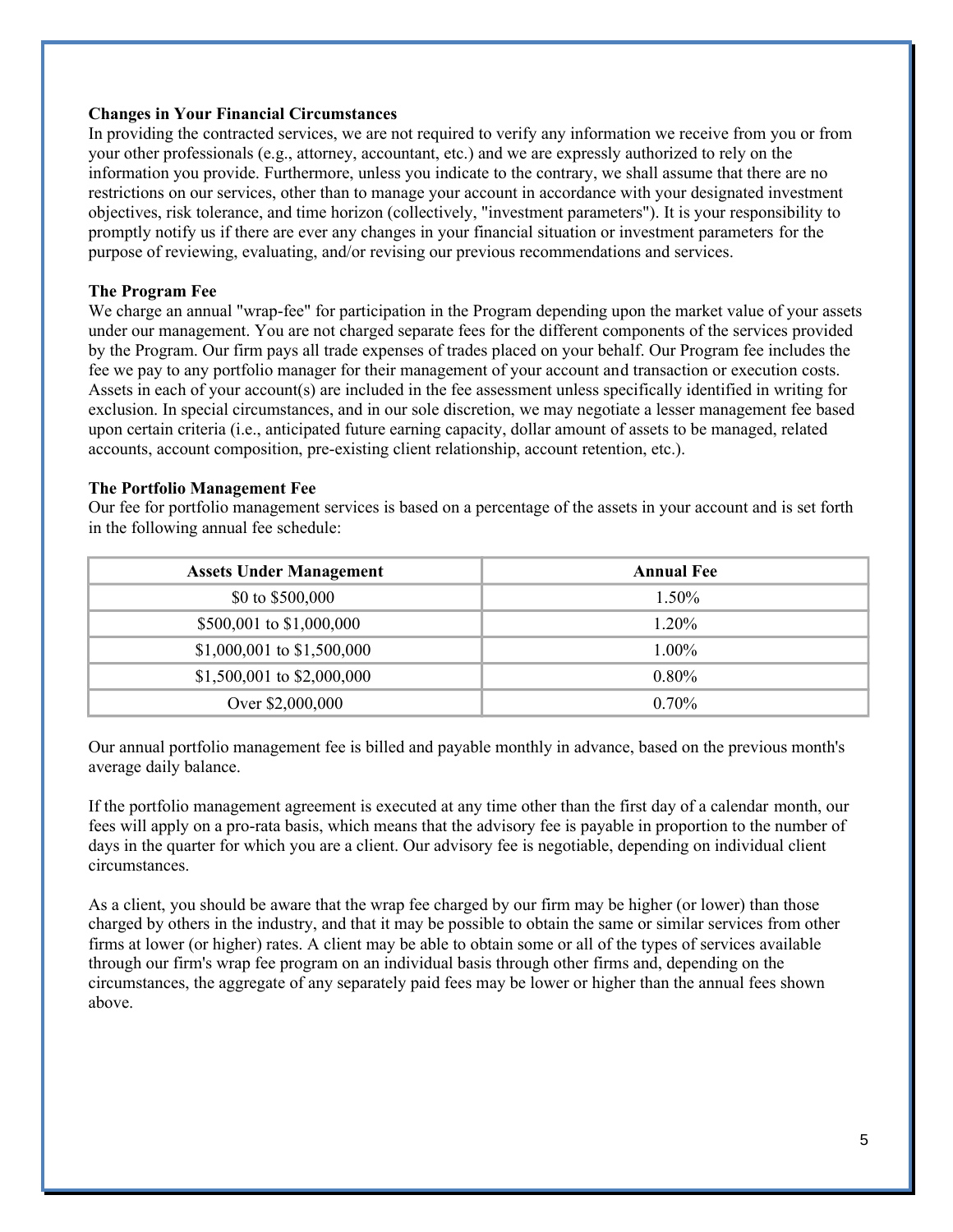At our discretion, we may combine the account values of family members living in the same household to determine the applicable advisory fee. For example, we may combine account values for you and your minor children, joint accounts with your spouse, and other types of related accounts. Combining account values may increase the asset total, which may result in your paying a reduced advisory fee based on the available breakpoints in our fee schedule stated above.

## **Withdrawal of Assets**

You may withdraw account assets on notice to our firm, and subject to the usual and customary securities settlement procedures. However, we design our portfolios as long-term investments and asset withdrawals may impair the achievement of your specific investment objectives.

## **Payment of Fees**

We will deduct our fee directly from your account through the qualified custodian holding your funds and securities. We will deduct our advisory fee only when the following requirements are met:

- You provide our firm with written authorization permitting the fees to be paid directly from your account held by the qualified custodian; and
- The qualified custodian agrees to send you a statement, at least quarterly, indicating all amounts dispersed from your account including the amount of the advisory fee paid directly to our firm.

If you have any questions about the statement(s) you receive from the qualified custodian call our main office number located on the cover page of this brochure.

## **Termination of Advisory Relationship**

You may terminate the wrap fee program agreement upon written notice to our firm. You will incur a pro-rata charge for services rendered prior to the termination of the wrap fee program agreement, which means you will incur advisory fees only in proportion to the number of days in the month for which you are a client. If you have pre-paid advisory fees that we have not yet earned, you will receive a prorated refund of those fees.

Upon termination of accounts held at the account custodian, they will deliver securities and funds held in the account per your instructions unless you request that the account be liquidated. After the wrap fee program agreement has been terminated, transactions are processed at the prevailing brokerage rates/fees. You become responsible for monitoring your own assets and our firm has no further obligation to act upon or to provide advice with respect to those assets.

## **Wrap Fee Program Disclosures**

- The benefits under a wrap fee program depend, in part, upon the size of the Account, the management fee charged, and the number of transactions likely to be generated in the Account. For example, a wrap fee program may not be suitable for Accounts with little trading activity. In order to evaluate whether a wrap fee program is suitable for you, you should compare the Program Fee and any other costs of the Program with the amounts that would be charged by other advisers, broker-dealers, and custodians, for advisory fees, brokerage and other execution costs, and custodial services comparable to those provided under the Program.
- In considering the investment programs described in this brochure, you should be aware that participating in a wrap fee program may cost more or less than the cost of purchasing advisory, brokerage, and custodial services separately from other advisers or broker-dealers.
- Our firm and Associated Persons receive compensation as a result of your participation in the Program. This compensation may be more than the amount our firm or the Associated Persons would receive if you paid separately for investment advice, brokerage, and other services. Accordingly, a conflict of interest exists because our firm and our Associated Persons have a financial incentive to recommend the Program.
- Similar advisory services may be available from other registered investment advisers for lower fees.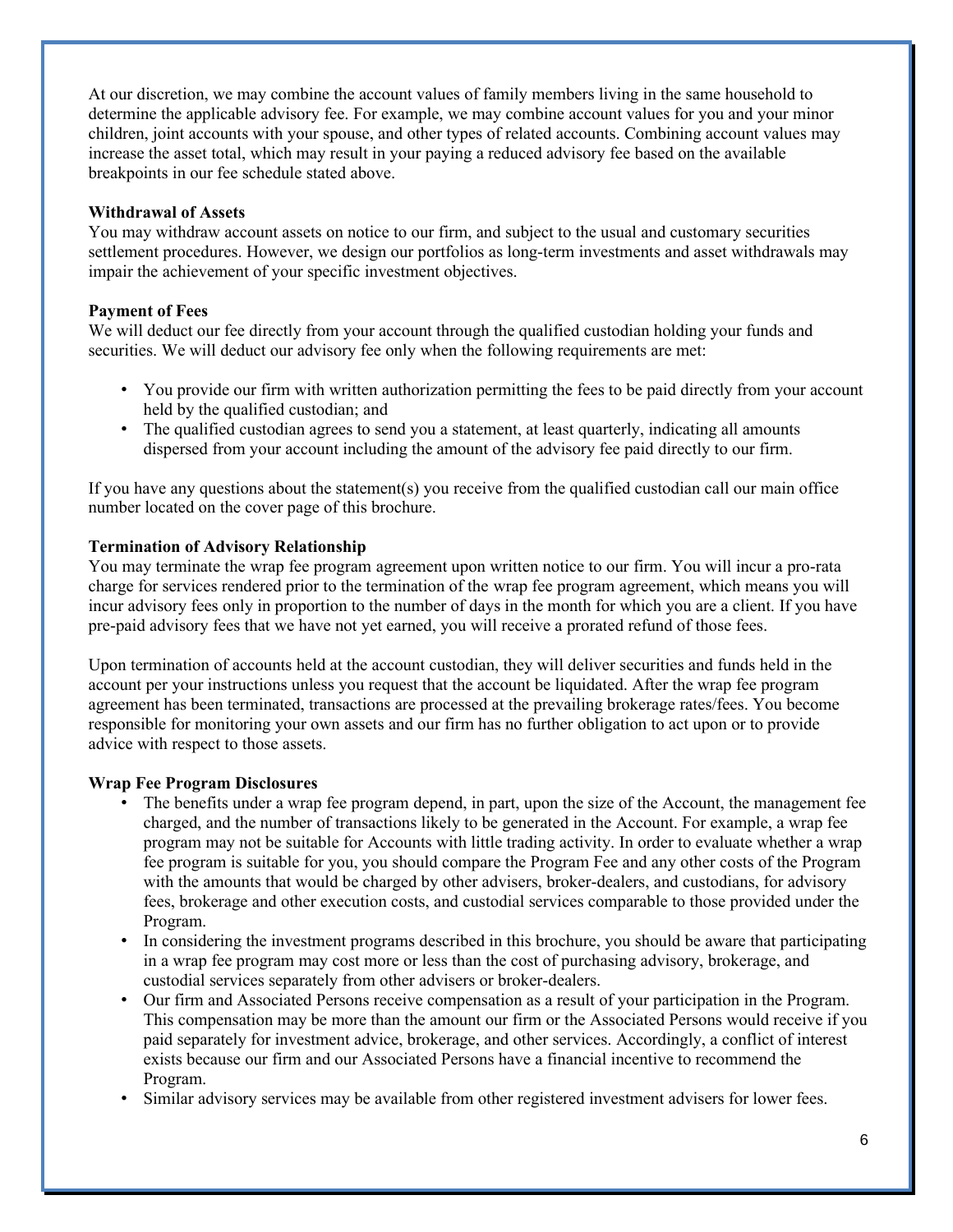• Due to the single fee charged to a Program account, we may be regarded as having a conflict of interest in that we may realize a greater profit on a Program account with a relatively low rate of portfolio turnover compared to other types of accounts, assuming the same level of fees.

#### **Additional Fees And Expenses**

The Program Fee includes the costs of brokerage commissions for transactions executed through the Qualified Custodian (or a broker-dealer designated by the Qualified Custodian), and charges relating to the settlement, clearance, or custody of securities in the Account. The Program Fee does not include mark-ups and mark-downs, dealer spreads or other costs associated with the purchase or sale of securities, interest, taxes, or other costs, such as national securities exchange fees, charges for transactions not executed through the Qualified Custodian, costs associated with exchanging currencies, wire transfer fees, or other fees required by law or imposed by third parties. The Account will be responsible for these additional fees and expenses.

The wrap program fees that you pay to our firm for portfolio management services are separate and distinct from the fees and expenses charged by mutual funds or exchange traded funds (described in each fund's prospectus) to their shareholders. These fees will generally include a management fee and other fund expenses. To fully understand the total cost you will incur, you should review all the fees charged by mutual funds, exchange traded funds, our firm, and others.

#### **Compensation for the Sale of Securities or Other Investment Products**

Persons providing investment advice on behalf of our firm are licensed as independent insurance agents. These persons will earn commission-based compensation for selling insurance products, including insurance products they sell to you. Insurance commissions earned by these persons are separate and in addition to our advisory fees. This practice presents a conflict of interest because persons providing investment advice on behalf of our firm who are insurance agents have a financial incentive to recommend insurance products to you. You are under no obligation, contractually or otherwise, to purchase insurance products through any person affiliated with our firm. Additionally, persons providing investment advice on behalf of our firm are fiduciaries and are obligated to act in the clients' best interests at all times.

#### **Brokerage Practices**

Assets for program accounts are primarily held at TD Ameritrade, Inc. ("TD Ameritrade") as custodian, a registered securities broker-dealer and member of the Financial Industry Regulatory Authority ("FINRA") and the Securities Investor Protection Corporation ("SIPC"). In limited circumstances, Fidelity Investments, LLC ("Fidelity") or TIAA-CREF, may act as the qualified custodians. Clients may only be permitted to keep their account and transact through Fidelity or TIAA-CREF due to certain account types (i.e. 403b plans). TD Ameritrade, Fidelity, TIAA-CREF, also acts as executing broker/dealer for transactions placed in Program accounts, and provides other administrative services as described throughout this Brochure. All are registered securities broker-dealers and members of FINRA/SIPC. To compare the cost of the wrap fee program with nonwrap fee portfolio management services, you should consider the frequency of trading activity associated with our investment strategies and the brokerage commissions charged TD Ameritrade or Fidelity and the advisory fees charged by investment advisers. Our selection of custodian is based on many factors, including the level of services provided, the custodian's financial stability, and the cost of services provided by the custodian to our clients, which includes the yield on cash sweep choices, commissions, custody fees and other fees or expenses.

Current business practices of the broker-dealer/custodian(s) we use has led to the reduction or elimination of many transaction charges (commissions). Therefore, our commission costs for trading in certain types of securities within the wrap fee program have been reduced or eliminated which means we retain a larger portion of the advisory fee we charge you, depending on the types of securities transacted in your account. This presents a conflict of interest as we have not reduced our fees to you in conjunction with these savings. We have no way of predicting how the custodian will assess transaction costs in the future, and trading costs may be higher or lower. We believe our wrap fee is fair and reasonable based on the services we provide and the advice we deliver.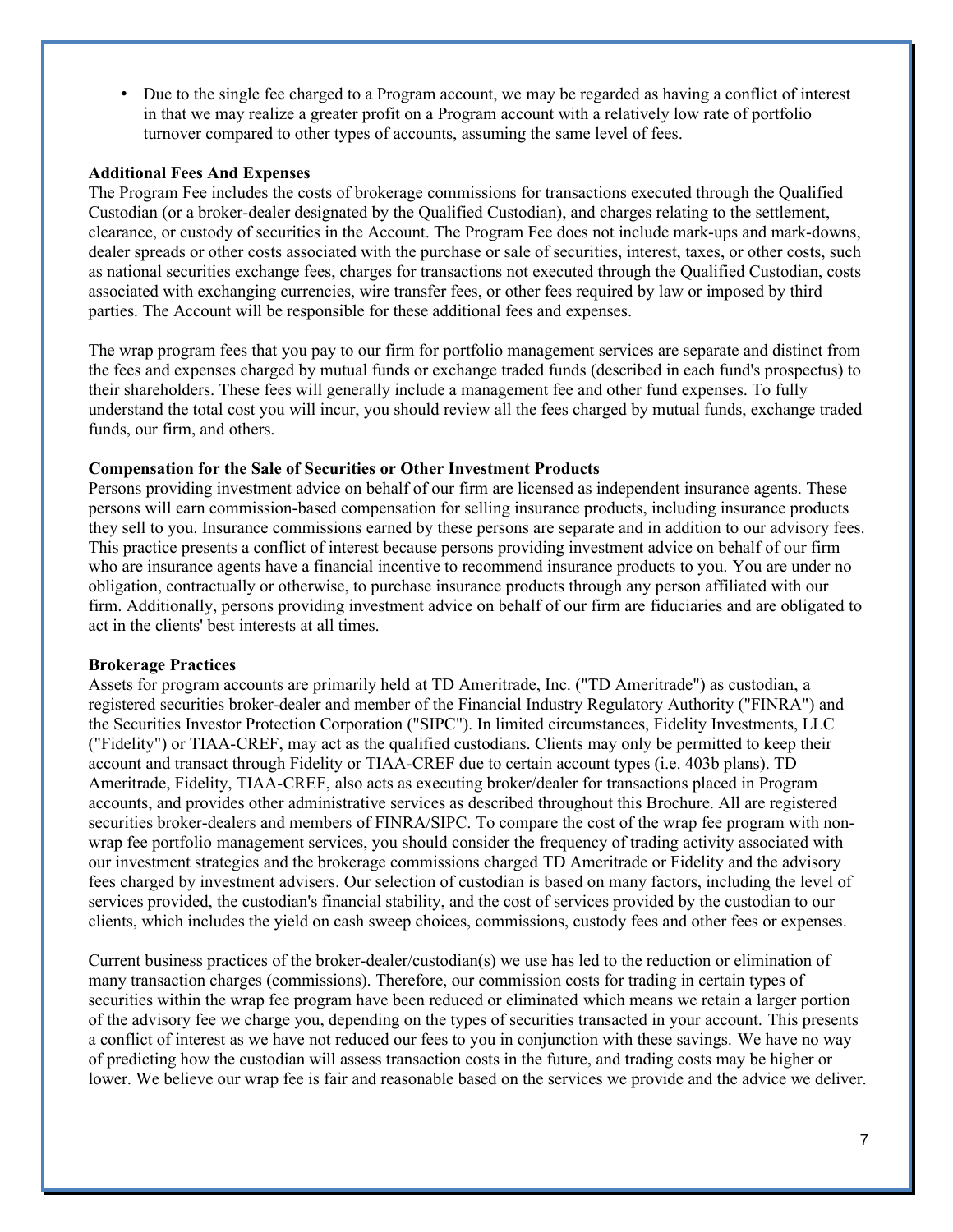#### **Research and Other Soft Dollar Benefits**

We do not have any soft dollar arrangements.

## **Economic Benefits**

As a registered investment adviser, we have access to the institutional platform of your account custodian. As such, we will also have access to research products and services from your account custodian and/or other brokerage firm. These products may include financial publications, information about particular companies and industries, research software, and other products or services that provide lawful and appropriate assistance to our firm in the performance of our investment decision-making responsibilities. Such research products and services are provided to all investment advisers that utilize the institutional services platforms of these firms, and are not considered to be paid for with soft dollars. However, you should be aware that the commissions charged by a particular broker for a particular transaction or set of transactions may be greater than the amounts another broker who did not provide research services or products might charge.

#### **TD Ameritrade Institutional**

We participate in the institutional advisor program (the "Program") offered by TD Ameritrade Institutional. TD Ameritrade Institutional is a division of TD Ameritrade Inc., member FINRA/SIPC ("TD Ameritrade"), an unaffiliated SEC-registered broker-dealer and FINRA member. TD Ameritrade offers to independent investment advisors services which include custody of securities, trade execution, clearance and settlement of transactions. We receive some benefits from TD Ameritrade through our participation in the Program. As disclosed above, we participate in TD Ameritrade's institutional customer program and we may recommend TD Ameritrade to you for custody and brokerage services. There is no direct link between our participation in the Program and the investment advice we give you, although we receive economic benefits through our participation in the Program that are typically not available to TD Ameritrade retail investors. These benefits include the following products and services (provided without cost or at a discount): receipt of duplicate Client statements and confirmations; research related products and tools; consulting services; access to a trading desk serving our participants; access to aggregated trading (which provides the ability to aggregate securities transactions for execution and then allocate the appropriate shares to your accounts); the ability to have advisory fees deducted directly from your accounts; access to an electronic communications network for order entry and account information; access to mutual funds with no transaction fees and to certain institutional money managers; and discounts on compliance, marketing, research, technology, and practice management products or services provided to us by third party vendors. TD Ameritrade may also have paid for business consulting and professional services received by our related persons. Some of the products and services made available by TD Ameritrade through the Program may benefit us but may not benefit your accounts. These products or services may assist us in managing and administering your accounts, including accounts not maintained at TD Ameritrade. Other services made available by TD Ameritrade are intended to help us manage and further develop our business enterprise. The benefits received by us or our personnel through participation in the Program do not depend on the amount of brokerage transactions directed to TD Ameritrade. As part of our fiduciary duties to you, we endeavor at all times to put your interests first. You should be aware, however, that the receipt of economic benefits by us or our related persons in and of itself creates a potential conflict of interest and may indirectly influence our choice of TD Ameritrade for custody and brokerage services.

#### **Brokerage for Client Referrals**

We do not receive client referrals from broker-dealers in exchange for cash or other compensation, such as brokerage services or research.

## **Item 5 Account Requirements and Types of Clients**

We offer investment advisory services to individuals, including high net worth individuals, and charitable organizations.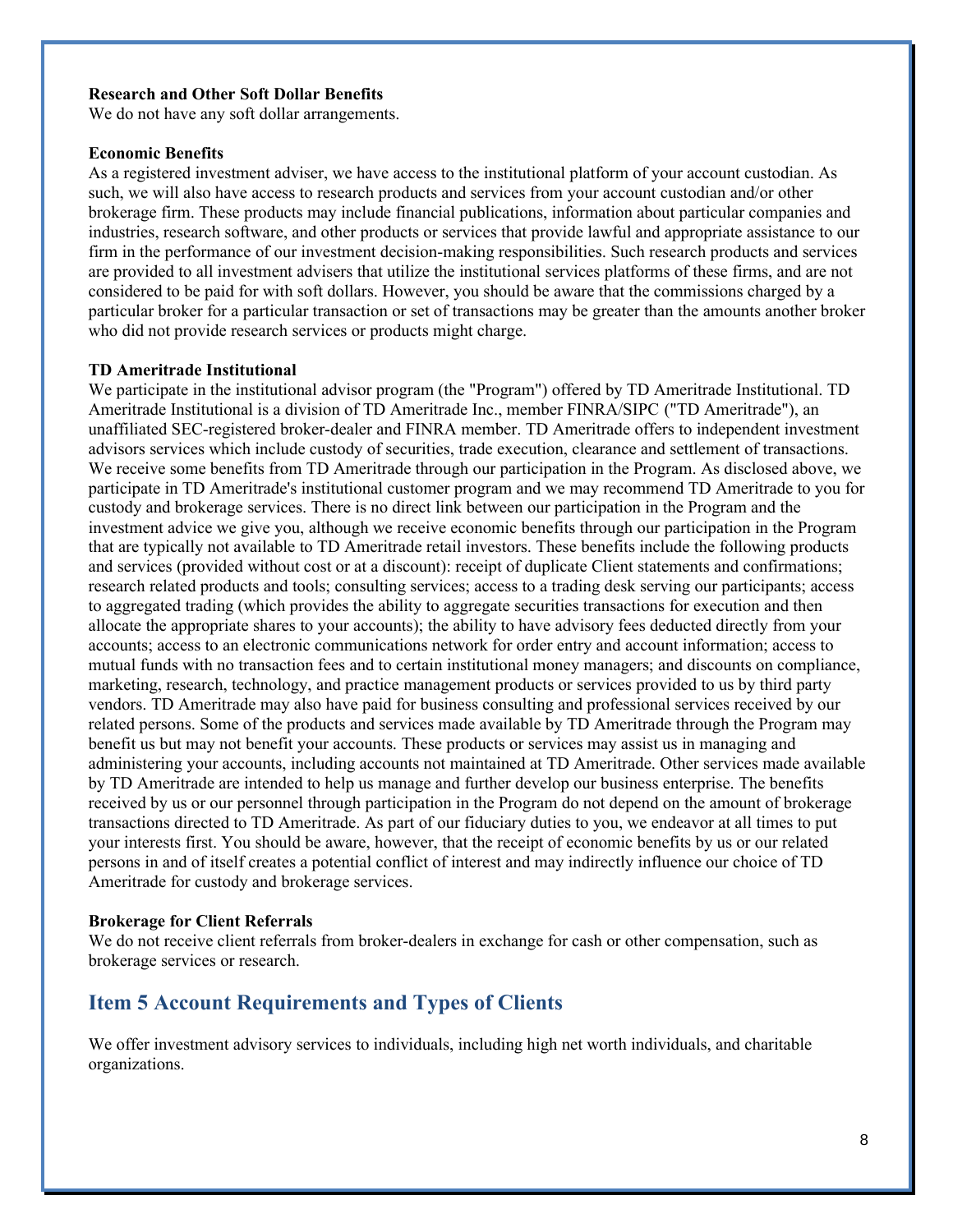In general, we do not require a minimum dollar amount to open and maintain an advisory account; however, we have the right to terminate your account if it falls below a minimum size and we determined, in our sole opinion, is too small to manage effectively.

We may also combine account values for you and your minor children, joint accounts with your spouse, and other types of related accounts to meet the stated minimum.

## **Item 6 Portfolio Manager Selection and Evaluation**

We are the sponsor and sole portfolio manager for the Program. Refer to *Services, Fees, and Compensation* for additional disclosures on costs associated with your participation in the Program.

## **Performance-Based Fees and Side-by-Side Management**

We do not accept performance-based fees or participate in side-by-side management. Our fees are calculated as described above, and are not charged on the basis of a share of capital gains upon, or capital appreciation of, the funds in your advisory account.

#### **Our Methods of Analysis and Investment Strategies**

We use one or more of the following methods of analysis or investment strategies when providing investment advice to you:

Technical Analysis - involves studying past price patterns, trends and interrelationships in the financial markets to assess risk-adjusted performance and predict the direction of both the overall market and specific securities.

Risk: The risk of market timing based on technical analysis is that our analysis may not accurately detect anomalies or predict future price movements. Current prices of securities may reflect all information known about the security and day-to-day changes in market prices of securities may follow random patterns and may not be predictable with any reliable degree of accuracy.

Fundamental Analysis - involves analyzing individual companies and their industry groups, such as a company's financial statements, details regarding the company's product line, the experience and expertise of the company's management, and the outlook for the company and its industry. The resulting data is used to measure the true value of the company's stock compared to the current market value.

Risk: The risk of fundamental analysis is that information obtained may be incorrect and the analysis may not provide an accurate estimate of earnings, which may be the basis for a stock's value. If securities prices adjust rapidly to new information, utilizing fundamental analysis may not result in favorable performance.

Long-Term Purchases - securities purchased with the expectation that the value of those securities will grow over a relatively long period of time, generally greater than one year.

Risk: Using a long-term purchase strategy generally assumes the financial markets will go up in the longterm which may not be the case. There is also the risk that the segment of the market that you are invested in or perhaps just your particular investment will go down over time even if the overall financial markets advance. Purchasing investments long-term may create an opportunity cost - "locking-up" assets that may be better utilized in the short-term in other investments.

Short-Term Purchases - securities purchased with the expectation that they will be sold within a relatively short period of time, generally less than one year, to take advantage of the securities' short-term price fluctuations.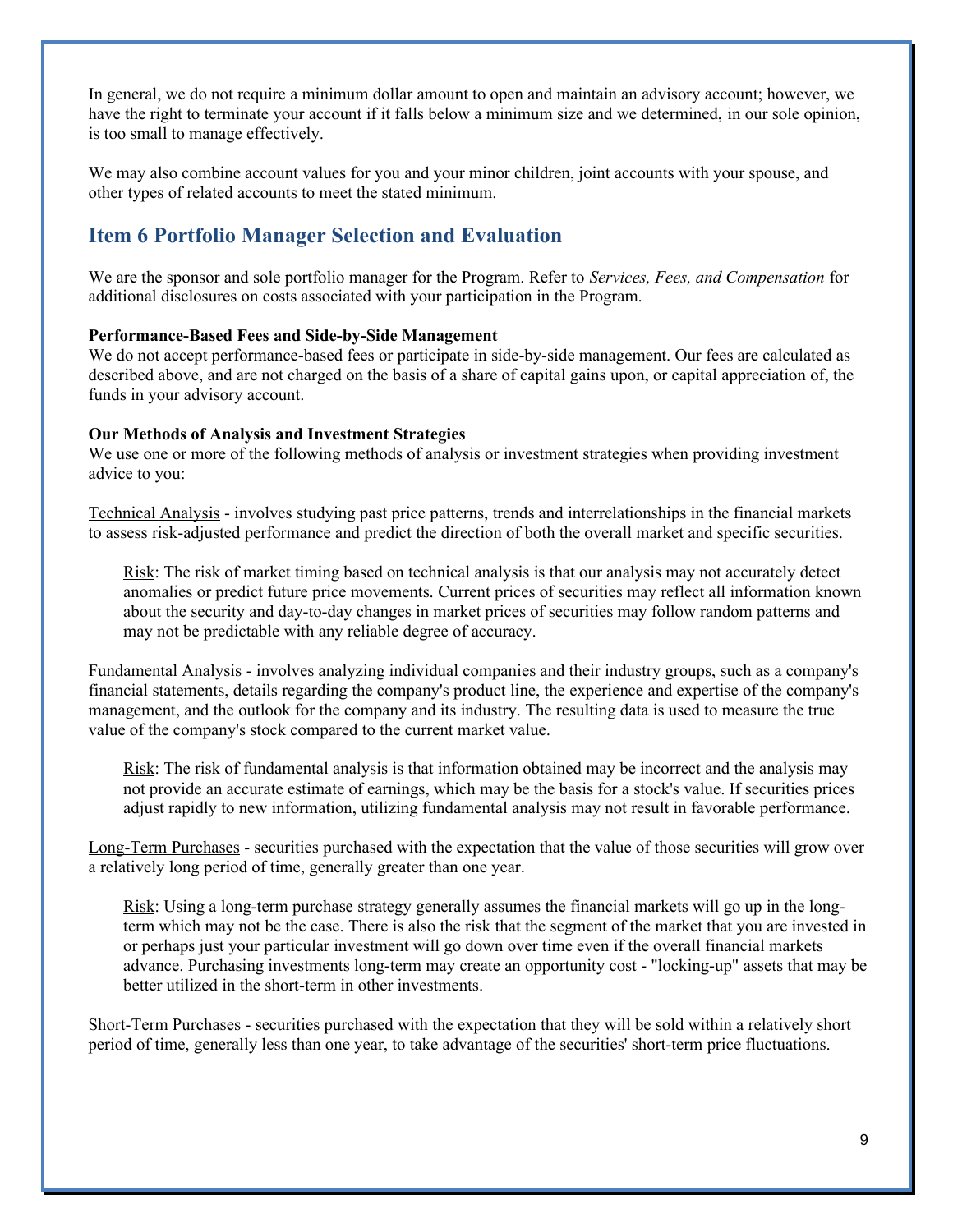Risk: Using a short-term purchase strategy generally assumes that we can predict how financial markets will perform in the short-term which may be very difficult and will incur a disproportionately higher amount of transaction costs compared to long-term trading. There are many factors that can affect financial market performance in the short-term (such as short-term interest rate changes, cyclical earnings announcements, etc.) but may have a smaller impact over longer periods of times.

Our investment strategies and advice may vary depending upon each client's specific financial situation. As such, we determine investments and allocations based upon your predefined objectives, risk tolerance, time horizon, financial information, liquidity needs, and other various suitability factors. Your restrictions and guidelines may affect the composition of your portfolio. **It is important that you notify us immediately with respect to any material changes to your financial circumstances, including for example, a change in your current or expected income level, tax circumstances, or employment status.**

## **Tax Considerations**

Our strategies and investments may have unique and significant tax implications. However, unless we specifically agree otherwise, and in writing, tax efficiency is not our primary consideration in the management of your assets. Regardless of your account size or any other factors, we strongly recommend that you consult with a tax professional regarding the investing of your assets.

Custodians and broker-dealers must report the cost basis of equities acquired in client accounts. Your custodian will default to the First-In First-Out ("FIFO") accounting method for calculating the cost basis of your investments. You are responsible for contacting your tax advisor to determine if this accounting method is the right choice for you. If your tax advisor believes another accounting method is more advantageous, provide written notice to our firm immediately and we will alert your account custodian of your individually selected accounting method. Decisions about cost basis accounting methods will need to be made before trades settle, as the cost basis method cannot be changed after settlement.

#### **Risk of Loss**

Investing in securities involves risk of loss that you should be prepared to bear. We do not represent or guarantee that our services or methods of analysis can or will predict future results, successfully identify market tops or bottoms, or insulate clients from losses due to market corrections or declines. We cannot offer any guarantees or promises that your financial goals and objectives will be met. Past performance is in no way an indication of future performance.

#### **Other Risk Considerations**

When evaluating risk, financial loss may be viewed differently by each client and may depend on many different risks, each of which may affect the probability and magnitude of any potential losses. The following risks may not be all-inclusive, but should be considered carefully by a prospective client before retaining our services.

Liquidity Risk: The risk of being unable to sell your investment at a fair price at a given time due to high volatility or lack of active liquid markets. You may receive a lower price or it may not be possible to sell the investment at all.

Credit Risk: Credit risk typically applies to debt investments such as corporate, municipal, and sovereign fixed income or bonds. A bond issuing entity can experience a credit event that could impair or erase the value of an issuer's securities held by a client.

Inflation and Interest Rate Risk: Security prices and portfolio returns will likely vary in response to changes in inflation and interest rates. Inflation causes the value of future dollars to be worth less and may reduce the purchasing power of a client's future interest payments and principal. Inflation also generally leads to higher interest rates which may cause the value of many types of fixed income investments to decline.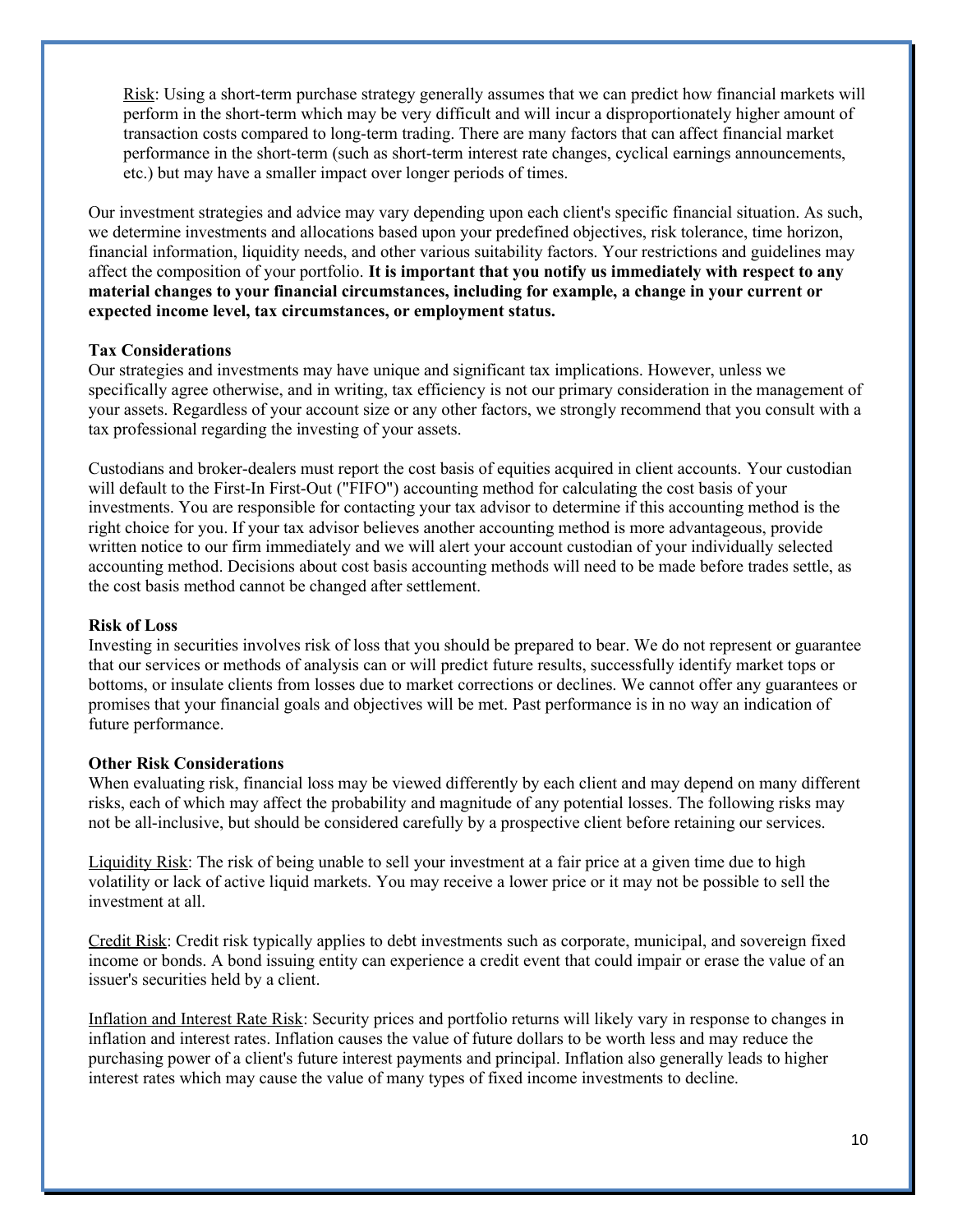Horizon and Longevity Risk: The risk that your investment horizon is shortened because of an unforeseen event, for example, the loss of your job. This may force you to sell investments that you were expecting to hold for the long term. If you must sell at a time that the markets are down, you may lose money. Longevity risk is the risk of outliving your savings. This risk is particularly relevant for people who are retired, or are nearing retirement.

#### **Recommendation of Particular Types of Securities**

We primarily recommend mutual funds and exchange traded funds ("ETFs"). However, we may advise on other types of investments as appropriate for you since each client has different needs and different tolerance for risk. Each type of security has its own unique set of risks associated with it and it would not be possible to list here all of the specific risks of every type of investment. Even within the same type of investment, risks can vary widely. However, in very general terms, the higher the anticipated return of an investment, the higher the risk of loss associated with the investment.

Since our investment strategies and advice are based on each client's specific financial situation, the investment advice we provide to you may be different or conflicting with the advice we give to other clients regarding the same security or investment.

Mutual Funds and Exchange Traded Funds: Mutual funds and exchange traded funds ("ETF") are professionally managed collective investment systems that pool money from many investors and invest in stocks, bonds, shortterm money market instruments, other mutual funds, other securities, or any combination thereof. The fund will have a manager that trades the fund's investments in accordance with the fund's investment objective. While mutual funds and ETFs generally provide diversification, risks can be significantly increased if the fund is concentrated in a particular sector of the market, primarily invests in small cap or speculative companies, uses leverage (i.e., borrows money) to a significant degree, or concentrates in a particular type of security (i.e., equities) rather than balancing the fund with different types of securities. ETFs differ from mutual funds since they can be bought and sold throughout the day like stock and their price can fluctuate throughout the day. The returns on mutual funds and ETFs can be reduced by the costs to manage the funds. Also, while some mutual funds are "no load" and charge no fee to buy into, or sell out of, the fund, other types of mutual funds do charge such fees which can also reduce returns. Mutual funds can also be "closed end" or "open end". So-called "open end" mutual funds continue to allow in new investors indefinitely whereas "closed end" funds have a fixed number of shares to sell which can limit their availability to new investors.

ETFs may have tracking error risks. For example, the ETF investment adviser may not be able to cause the ETF's performance to match that of the its underlying index or other benchmark, which may negatively affect the ETF's performance. In addition, for leveraged and inverse ETFs that seek to track the performance of their underlying indices or benchmarks on a daily basis, mathematical compounding may prevent the ETF from correlating with performance of its benchmark. In addition, an ETF may not have investment exposure to all of the securities included in its underlying index, or its weighting of investment exposure to such securities may vary from that of the underlying index. Some ETFs may invest in securities or financial instruments that are not included in the underlying index, but which are expected to yield similar performance.

Money Market Funds: A money market fund is technically a security. The fund managers attempt to keep the share price constant at \$1/share. However, there is no guarantee that the share price will stay at \$1/share. If the share price goes down, you can lose some or all of your principal. The U.S. Securities and Exchange Commission ("SEC") notes that "While investor losses in money market funds have been rare, they are possible." In return for this risk, you should earn a greater return on your cash than you would expect from a Federal Deposit Insurance Corporation ("FDIC") insured savings account (money market funds are not FDIC insured). Next, money market fund rates are variable. In other words, you do not know how much you will earn on your investment next month. The rate could go up or go down. If it goes up, that may result in a positive outcome. However, if it goes down and you earn less than you expected to earn, you may end up needing more cash. A final risk you are taking with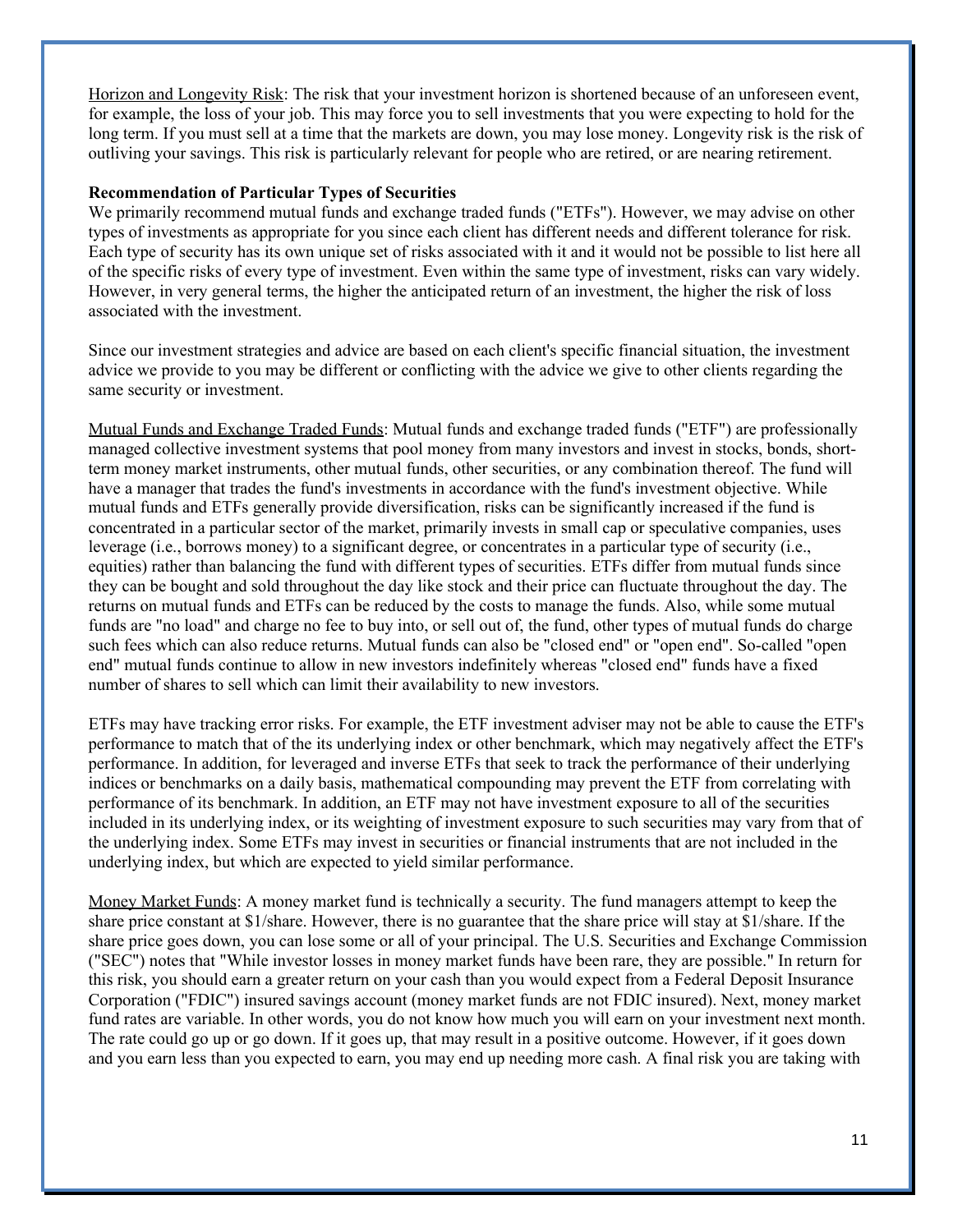money market funds has to do with inflation. Because money market funds are considered to be safer than other investments like stocks, long-term average returns on money market funds tends to be less than long term average returns on riskier investments. Over long periods of time, inflation can eat away at your returns.

#### **Mutual Fund Share Classes**

Mutual funds are sold with different share classes, which carry different cost structures. Each available share class is described in the mutual fund's prospectus. When we purchase, or recommend the purchase of, mutual funds for a client, we select the share class that is deemed to be in the client's best interest, taking into consideration cost, tax implications, and other factors. When the fund is available for purchase at net asset value, we will purchase, or recommend the purchase of, the fund at net asset value. We also review the mutual funds held in accounts that come under our management to determine whether a more beneficial share class is available, considering cost, tax implications, and the impact of contingent deferred sales charges.

#### **Proxy Voting**

We will not vote proxies on behalf of your advisory accounts. At your request, we may offer you advice regarding corporate actions and the exercise of your proxy voting rights. If you own shares of applicable securities, you are responsible for exercising your right to vote as a shareholder.

In most cases, you will receive proxy materials directly from the account custodian. However, in the event we were to receive any written or electronic proxy materials, we would forward them directly to you by mail, unless you have authorized our firm to contact you by electronic mail, in which case, we would forward any electronic solicitations to vote proxies.

## **Item 7 Client Information Provided to Portfolio Managers**

In order to provide the Program services, we will share your private information with your account custodian. We may also provide your private information to mutual fund companies and/or private managers as needed. We will only share the information necessary in order to carry out our obligations to you in servicing your account. We share your personal account data in accordance with our privacy policy as described below.

## **Item 8 Client Contact with Portfolio Managers**

Without restriction, you should contact our firm or your advisory representative directly with any questions regarding your Program account. You should contact your advisory representative with respect to changes in your investment objectives, risk tolerance, or requested restrictions placed on the management of your Program assets.

## **Item 9 Additional Information**

#### **Disciplinary Information**

We are required to disclose the facts of any legal or disciplinary events that are material to a client's evaluation of our advisory business or the integrity of our management. We do not have any required disclosures under this item.

#### **Licensed Insurance Agents**

Certain persons providing investment advice on behalf of our firm are licensed as independent insurance agents. These persons will earn commission-based compensation for selling insurance products, including insurance products they sell to you. Insurance commissions earned by these persons are separate from our advisory fees. See the *Services, Fees*, *and Compensation* section in this brochure for more information on the compensation received by insurance agents who are affiliated with our firm.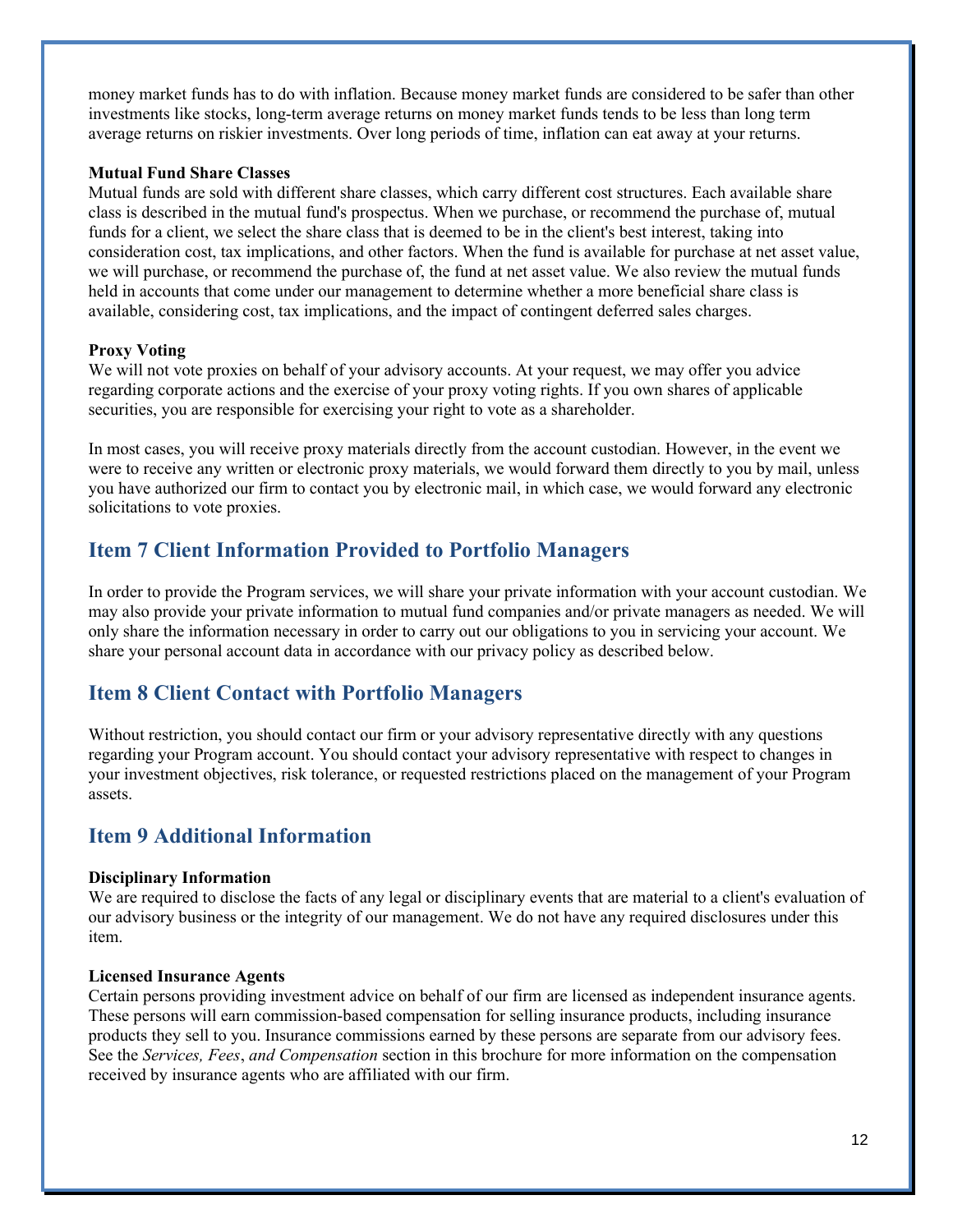### **Description of Our Code of Ethics**

We strive to comply with applicable laws and regulations governing our practices. Therefore, our Code of Ethics includes guidelines for professional standards of conduct for persons associated with our firm. Our goal is to protect your interests at all times and to demonstrate our commitment to our fiduciary duties of honesty, good faith, and fair dealing with you. All persons associated with our firm are expected to adhere strictly to these guidelines. Persons associated with our firm are also required to report any violations of our Code of Ethics. Additionally, we maintain and enforce written policies reasonably designed to prevent the misuse or dissemination of material, non-public information about you or your account holdings by persons associated with our firm.

Clients or prospective clients may obtain a copy of our Code of Ethics by contacting us at the telephone number on the cover page of this brochure.

#### **Participation or Interest in Client Transactions**

Neither our firm, nor any of our management persons have a material relationship or arrangement with any issuer of securities. Neither our firm nor any persons associated with our firm has any material financial interest in client transactions beyond the provision of investment advisory services as disclosed in this brochure.

#### **Personal Trading Practices**

Our firm or persons associated with our firm may buy or sell the same securities that we recommend to you or securities in which you are already invested. A conflict of interest exists in such cases because we have the ability to trade ahead of you and potentially receive more favorable prices than you will receive. To mitigate this conflict of interest, it is our policy that neither our firm nor persons associated with our firm shall have priority over your account in the purchase or sale of securities.

#### **Review of Accounts**

The Investment Adviser Representative(s) assigned to your account(s) will monitor your account(s) on an ongoing basis and will conduct account reviews at least annually, to ensure the advisory services provided to you are consistent with your investment needs and objectives. Additional reviews may be conducted based on various circumstances, including, but not limited to: contributions and withdrawals, year-end tax planning, market moving events, security specific events, and/or, changes in your risk/return objectives. In the event of a major market correction in excess of 30%, we will immediately review your account(s) to determine if action is required.

We will not provide you with regular written reports. However, we will provide performance reports upon your request or as otherwise agreed to in the advisory agreement. You will receive trade confirmations and monthly or quarterly statements from your account custodian(s).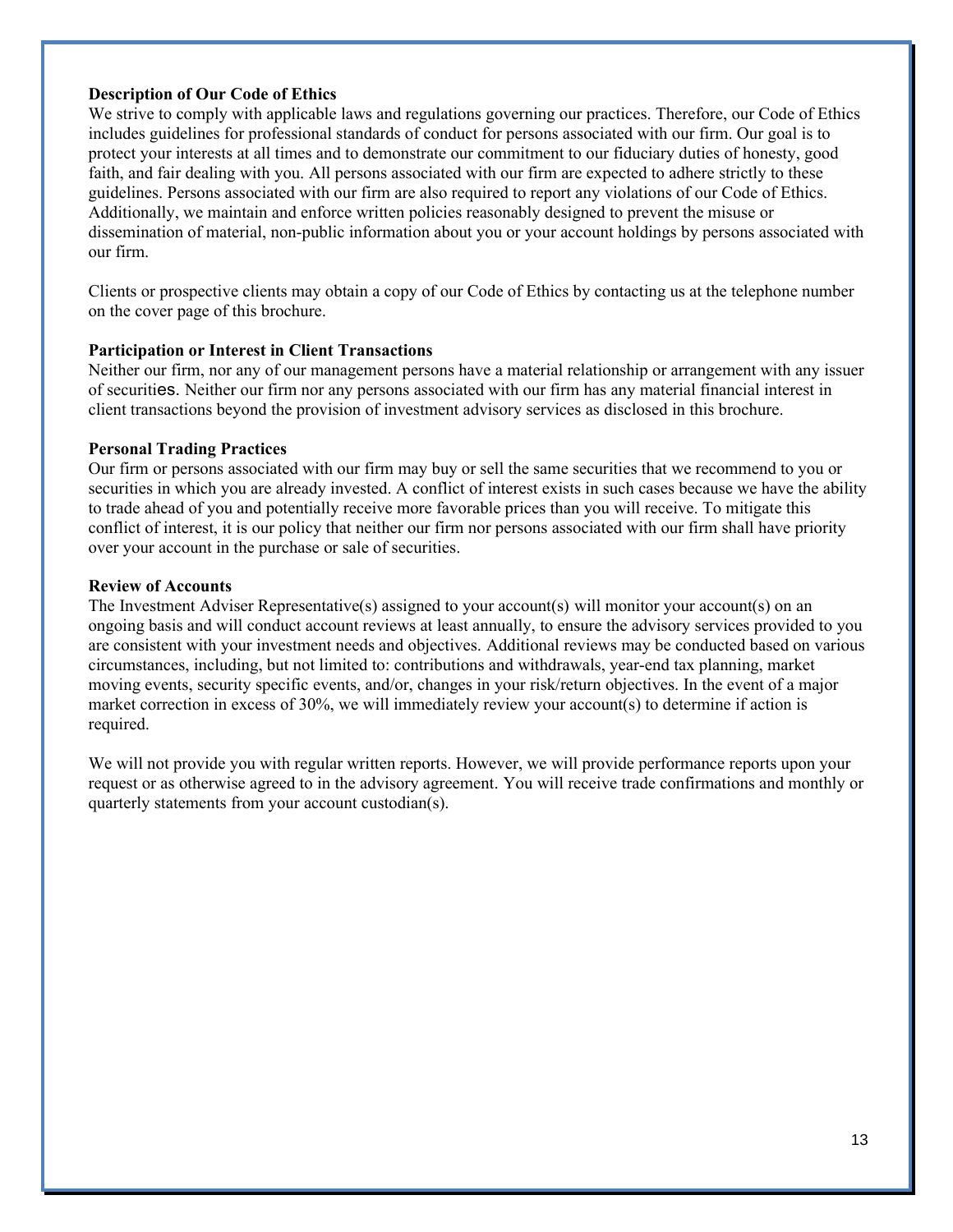## **TD Ameritrade Institutional**

We participate in the institutional adviser program (the "Program") offered by TD Ameritrade Institutional. TD Ameritrade Institutional is a division of TD Ameritrade Inc., member FINRA/SIPC ("TD Ameritrade "), an unaffiliated SEC-registered broker-dealer and FINRA member. TD Ameritrade offers to independent investment advisers services which include custody of securities, trade execution, clearance and settlement of transactions. We may recommend TD Ameritrade to clients for custodial and brokerage services. There is no direct link between our participation in the program and the investment advice we give to our clients, although we receive economic benefits through our participation in the program that are typically not available to TD Ameritrade retail investors. These benefits include the following products and services (provided without cost or at a discount): receipt of duplicate client statements and confirmations; research related products and tools; consulting services; access to a trading desk serving adviser participants; access to aggregated trading (which provides the ability to aggregate securities transactions for execution and then allocate the appropriate shares to client accounts); the ability to have advisory fees deducted directly from client accounts; access to an electronic communications network for client order entry and account information; access to mutual funds with no transaction fees and to certain institutional money managers; and discounts on compliance, marketing, research, technology, and practice management products or services provided to our firm by third party vendors. TD Ameritrade may also have paid for business consulting and professional services received by our Associated Persons. Some of the products and services made available by TD Ameritrade through the program may benefit our firm but may not benefit our Client accounts. These products or services may assist us in managing and administering Client accounts, including accounts not maintained at TD Ameritrade. Other services made available by TD Ameritrade are intended to help us manage and further develop our business enterprise. The benefits received by our Firm or our Associated Persons through participation in the program do not depend on the amount of brokerage transactions directed to TD Ameritrade. As part of our fiduciary duties to our clients, we endeavor at all times to put the interests of our clients first. Clients should be aware, however, that the receipt of economic benefits by our firm or our Associated Persons in and of themselves creates a potential conflict of interest and may indirectly influence our choice of TD Ameritrade for custody and brokerage services.

## **Client Referrals and Other Compensation**

We do not receive any compensation from any third party in connection with providing investment advice to you nor do we compensate any individual or firm for client referrals.

As disclosed above, persons providing investment advice on behalf of our firm are licensed insurance agents. Please see above for disclosures on research and other benefits we may receive resulting from our relationship with your account custodian

## **Aggregated Trades**

We do not combine multiple orders for shares of the same securities purchased for advisory accounts we manage (the practice of combining multiple orders for shares of the same securities is commonly referred to as "aggregated trading"). Accordingly, you may pay different prices for the same securities transactions than other clients pay. Furthermore, we may not be able to buy and sell the same quantities of securities for you and you may pay higher commissions, fees, and/or transaction costs than other clients.

## **Trade Errors**

In the event a trading error occurs in your account, our policy is to restore your account to the position it should have been in had the trading error not occurred. Depending on the circumstances, corrective actions may include canceling the trade, adjusting an allocation, and/or reimbursing the account.

## **Class Action Lawsuits**

We do not determine if securities held by you are the subject of a class action lawsuit or whether you are eligible to participate in class action settlements or litigation nor do we initiate or participate in litigation to recover damages on your behalf for injuries as a result of actions, misconduct, or negligence by issuers of securities held by you.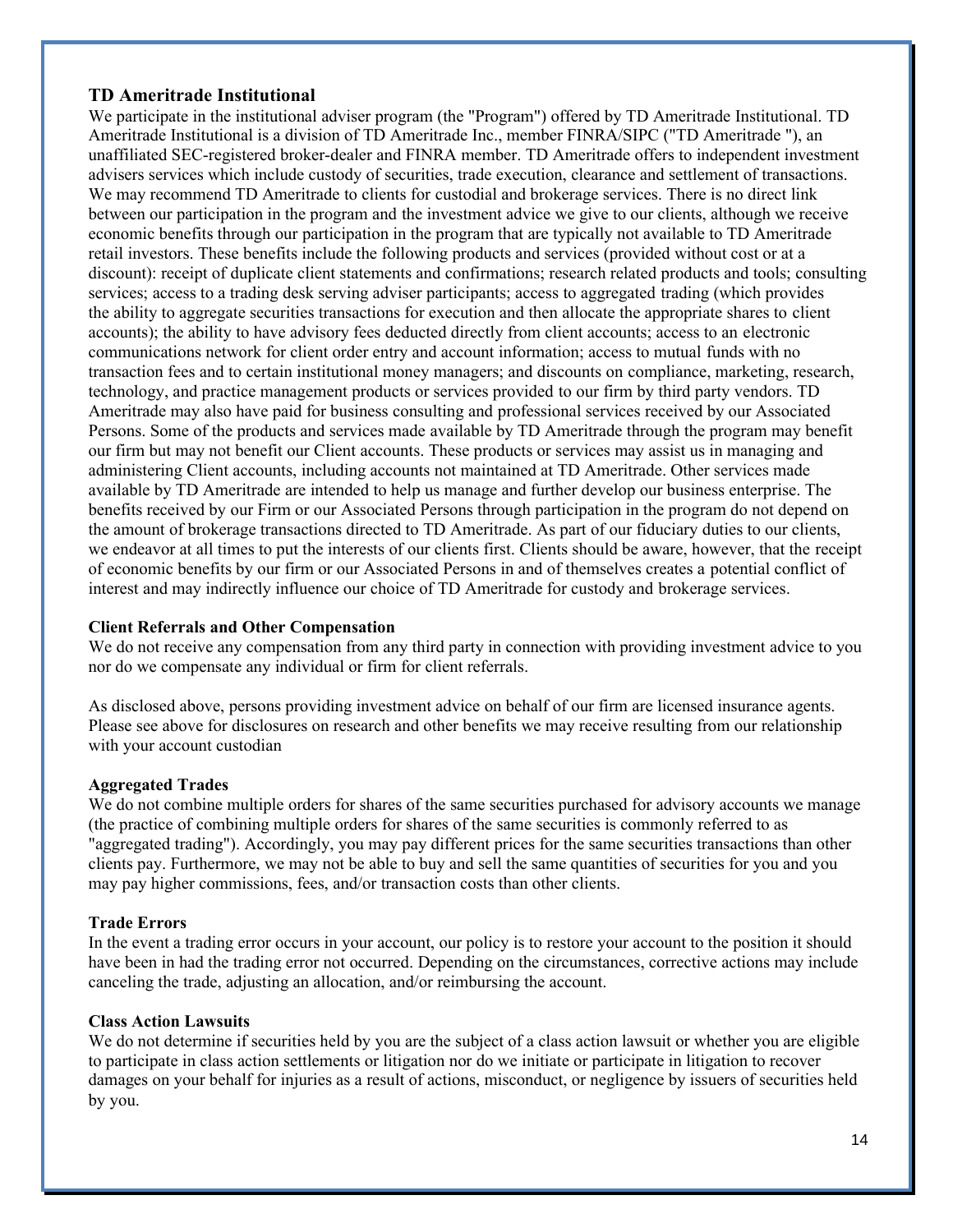#### **Financial Information**

Our firm does not have any financial condition or impairment that would prevent us from meeting our contractual commitments to you. We do not take physical custody of client funds or securities, or serve as trustee or signatory for client accounts, and, we do not require the prepayment of more than \$1,200 in fees six or more months in advance. Therefore, we are not required to include a financial statement with this brochure. We have not filed a bankruptcy petition at any time in the past ten years.

### **Rollover Recommendations**

Effective December 20, 2021 (or such later date as the US Department of Labor ("DOL") Field Assistance Bulletin 2018-02 ceases to be in effect), for purposes of complying with the DOL's Prohibited Transaction Exemption 2020-02 ("PTE 2020-02") where applicable, we are providing the following acknowledgment to you. When we provide investment advice to you regarding your retirement plan account or individual retirement account, we are fiduciaries within the meaning of Title I of the Employee Retirement Income Security Act and/or the Internal Revenue Code, as applicable, which are laws governing retirement accounts. The way we make money creates some conflicts with your interests, so we operate under a special rule that requires us to act in your best interest and not put our interest ahead of yours. Under this special rule's provisions, we must:

- Meet a professional standard of care when making investment recommendations (give prudent advice);
- Never put our financial interests ahead of yours when making recommendations (give loyal advice);
- Avoid misleading statements about conflicts of interest, fees, and investments;
- Follow policies and procedures designed to ensure that we give advice that is in your best interest;
- Charge no more than is reasonable for our services; and
- Give you basic information about conflicts of interest.

We benefit financially from the rollover of your assets from a retirement account to an account that we manage or provide investment advice, because the assets increase our assets under management and, in turn, our advisory fees. As a fiduciary, we only recommend a rollover when we believe it is in your best interest.

## **IRA Rollover Considerations**

As part of our investment advisory services to you, we may recommend that you withdraw the assets from your employer's retirement plan and roll the assets over to an individual retirement account ("IRA") that we will manage on your behalf. If you elect to roll the assets to an IRA that is subject to our management, we will charge you an asset based fee as set forth in the agreement you executed with our firm. This practice presents a conflict of interest because persons providing investment advice on our behalf have an incentive to recommend a rollover to you for the purpose of generating fee based compensation rather than solely based on your needs. You are under no obligation, contractually or otherwise, to complete the rollover. Moreover, if you do complete the rollover, you are under no obligation to have the assets in an IRA managed by our firm.

Many employers permit former employees to keep their retirement assets in their company plan. Also, current employees can sometimes move assets out of their company plan before they retire or change jobs. In determining whether to complete the rollover to an IRA, and to the extent the following options are available, you should consider the costs and benefits of:

- 1. Leaving the funds in your employer's (former employer's) plan.
- 2. Moving the funds to a new employer's retirement plan.
- 3. Cashing out and taking a taxable distribution from the plan.
- 4. Rolling the funds into an IRA rollover account.

Each of these options has advantages and disadvantages and before making a change we encourage you to speak with your CPA and/or tax attorney.